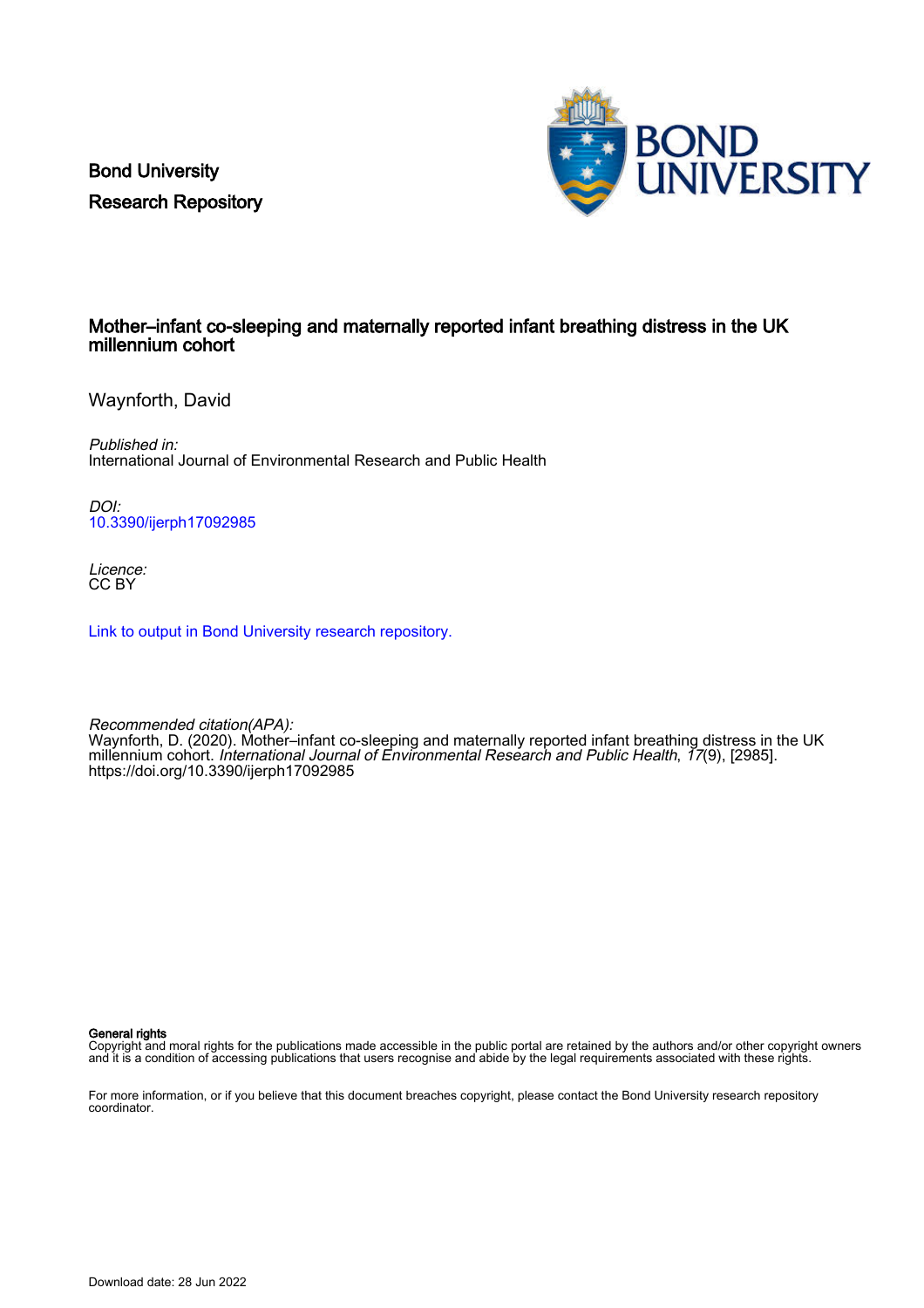

International Journal of *[Environmental Research](http://www.mdpi.com/journal/ijerph) and Public Health*



# *Article* **Mother–Infant Co-Sleeping and Maternally Reported Infant Breathing Distress in the UK Millennium Cohort**

## **David Waynforth**

School of Medicine, Bond University, Gold Coast 4229, Australia; dwaynfor@bond.edu.au

Received: 22 March 2020; Accepted: 22 April 2020; Published: 25 April 2020



**Abstract:** Mother–infant co-sleeping or bed sharing is discouraged by health organisations due to evidence that it is associated with unexplained sudden infant death. On the other hand, there is evidence that it should theoretically be beneficial for infants. One line of this evidence concerns breathing regulation, which at night is influenced by the rocking movement of the mother's chest as she breathes. Here, the hypothesis that mother–infant co-sleeping will be associated with a lower probability of infant breathing distress is tested in the UK Millennium Cohort Study (n = 18,552 infants). Maternal, infant, family, and socio-economic covariates were included in logistic regression analysis, and in a machine learning algorithm (Random Forest) to make full use of the number of variables available in the birth cohort study data. Results from logistic regression analysis showed that co-sleeping was associated with a reduced risk of breathing difficulties ( $OR = 0.69$ , *p* = 0.027). The Random Forest algorithm placed high importance on socio-economic aspects of infant environment, and indicated that a number of maternal, child, and environmental variables predicted breathing distress. Co-sleeping by itself was not high in the Random Forest variable importance ranking. Together, the results suggest that co-sleeping may be associated with a modest reduction in risk of infant breathing difficulties.

**Keywords:** Neonatal health; infant sleep; safe sleeping; machine learning; cohort studies; SIDS; SUDI

## **1. Introduction**

Mother–infant bed co-sleeping is widely practiced around the world, and is almost certainly considered unremarkable and uncontroversial in the vast majority of cultures [\[1,](#page-9-0)[2\]](#page-9-1). However, in North America and Western Europe it is less universally practised, and became medicalised due to studies showing evidence of a link with sudden unexpected death in infancy (SUDI) [\[3](#page-9-2)[,4\]](#page-9-3). Despite the medicalization of co-sleeping in North American and Western European societies, it remains a routine sleeping arrangement in half or more households [\[5](#page-9-4)[,6\]](#page-9-5). Health organisations and health systems have responded with guidelines ranging from discouraging co-sleeping entirely to attempting to ensure that parents who choose to co-sleep with their infant do so in the safest way possible given research evidence of specific sleeping practices and SUDI risk. The United States Centers for Disease Control (CDC) and some UK National Health Service trusts have published guidelines suggesting that babies should sleep in a crib or cot rather than in bed with their parent(s) [\[7,](#page-9-6)[8\]](#page-9-7), and highlighting risks of infant suffocation and strangulation in bed [\[6\]](#page-9-5). In some countries, boxes are distributed to new mothers as a method of separating mothers and infants in the parental bed [\[9\]](#page-9-8). A number of health organizations have not gone as far as discouraging bed co-sleeping, and instead attempt to support parents who wish to co-sleep by publishing safety guidelines [\[10,](#page-9-9)[11\]](#page-9-10). The purpose of the present research was to explore a counter-argument to the North American and Western European practice of discouraging mother–infant co-sleeping or highlighting its risks. The hypothesis here is that for the majority of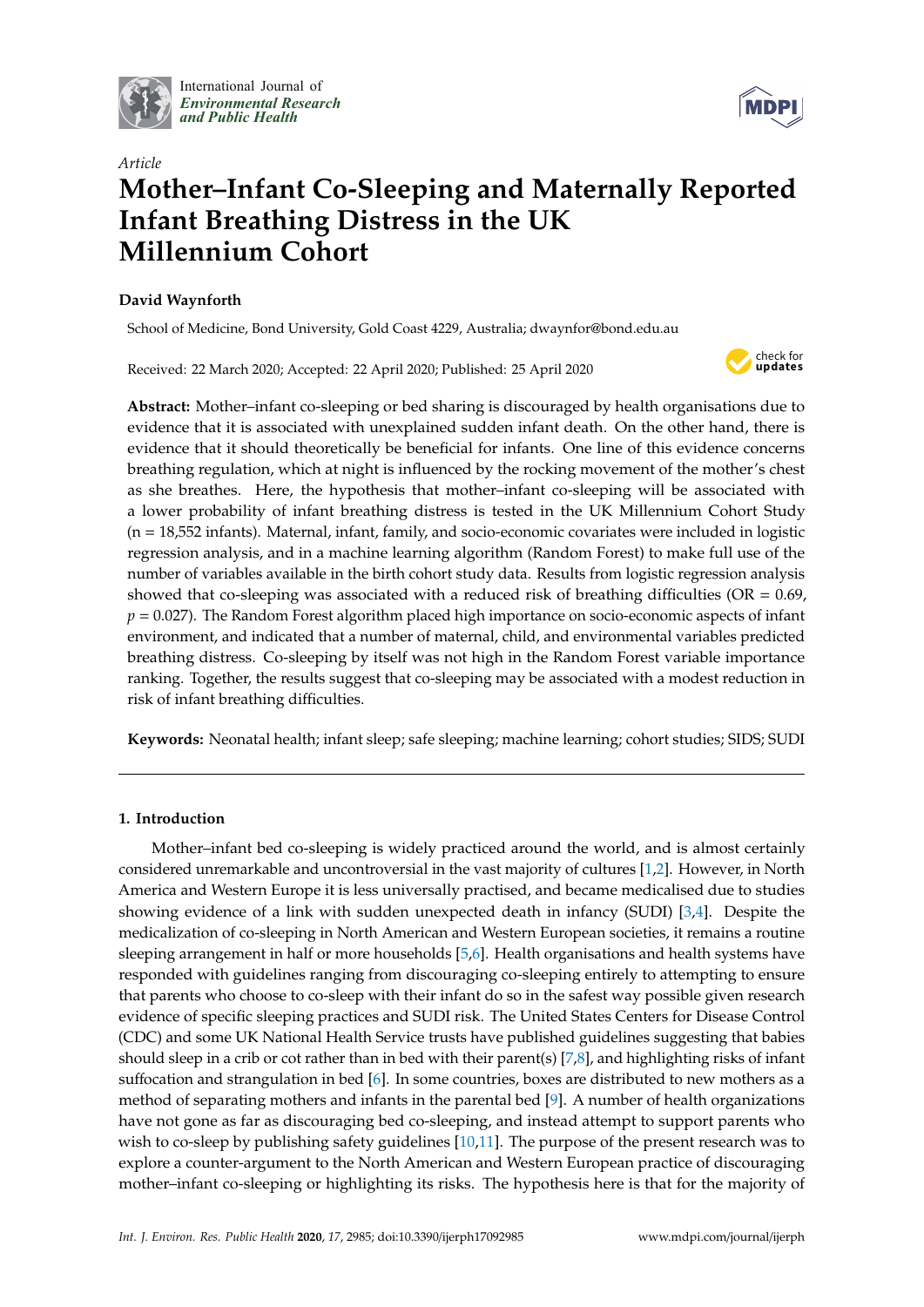infants, mother–infant co-sleeping is likely to provide health benefits. If this is the case, SUDI guidance would need to be balanced with safe co-sleeping guidance for parents to promote infant health.

The global distribution of cultures in which the norm is for infants to sleep alone suggests that mother–infant physical separation at night is historically recent, and is part of a model of infant care which emphasises early independence currently found in many Western European societies and nations colonised by Western European people in the last few hundred years [\[12\]](#page-9-11). Mother–infant separation at night is uncommon in other cultures [\[13\]](#page-9-12). Given the historical and global ubiquity of parent-infant co-sleeping, it would be surprising for it to be associated with negative health outcomes for infants. From an evolutionary perspective, natural selection would very likely have already led to behavioural change including a desire not to sleep with infants if there were any significant risks associated with it. Nevertheless, evidence from case-control studies and from studies of changes in the patterns of SIDS before and after public health 'safe sleeping' campaigns suggest a link between co-sleeping and SUDI [\[14–](#page-9-13)[16\]](#page-9-14). Whether the relationship is causal is unclear, as co-sleeping, poverty, sofa or couch sleeping, and maternal alcohol consumption are often correlated in SUDI cases [\[14\]](#page-9-13). In addition, sample sizes of SUDI cases included in statistical analyses can be quite small due to the rarity of SUDI, which occurs in less than one in a thousand births [\[3](#page-9-2)[,14\]](#page-9-13).

While the bulk of research and parenting guidelines have focussed on SUDI risk, there are a number of ways in which co-sleeping may be beneficial for infants. Studies of infant stress responses have shown that babies who sleep alone have a greater cortisol-mediated stress response both at home and in experimental conditions than infants who co-sleep [\[17–](#page-9-15)[19\]](#page-9-16). For example, in Ainsworth's Strange Situation test, which tests the reaction of children to being separated from their mother, children who co-slept with their mother showed less distress and had lower cortisol levels than solitary sleepers [\[18\]](#page-9-17).

Co-sleeping appears to have a range of effects on infants in addition to being a predictor of the stress response. Co-sleeping and close maternal-infant physical contact mediate physiological processes as well as socio-emotional development [\[20\]](#page-9-18). Trevathan and McKenna's review of these processes highlighted a number of studies which focus on infant breathing: infants respond to human breathing sounds by breathing, and infant regulation of breathing is influenced by the rocking movement of their parent's chest while breathing. Breathing is regulated in a coordinated pattern with suckling and swallowing during breastfeeding [\[20,](#page-9-18)[21\]](#page-9-19), and if breastfeeding occurs at night in conjunction with co-sleeping, this breathing regulatory pattern will be occurring. In addition, if a baby is close to its mother's exhaled air, the change in partial pressure of carbon dioxide should theoretically produce a breathing response.

Given evidence of links between close maternal contact and the physiology of infant breathing regulation outlined above, the hypothesis tested in the present research was that co-sleeping infants will be less likely to experience breathing difficulties. Because breathing regulation is likely to be most critical very early in infancy, when regulation is still developing [\[22\]](#page-10-0), the focus of the analysis was early infancy (the first week from birth).

#### **2. Materials and Methods**

#### *2.1. Sample*

The hypothesis was tested using data drawn from the UK Millennium Cohort Study (henceforth MCS). The MCS data are freely available via the UK Data Service. The MCS was designed as a birth-to-death longitudinal cohort study, and represented a continuation of the UK's series of national cohort studies begun in 1946. The MCS consisted of 18,552 infants born from September 2000 to August 2001. The first sweep of interviews with cohort members' mothers (or in a few cases other main care providers) took place when the infants were around 9 months old. The interviews included questions on a wide variety of topics, including health, education, social, family and economic status of the cohort members' households. Detailed information on the sampling and scope of the UK Millennium Cohort study is available in a published cohort profile [\[23\]](#page-10-1).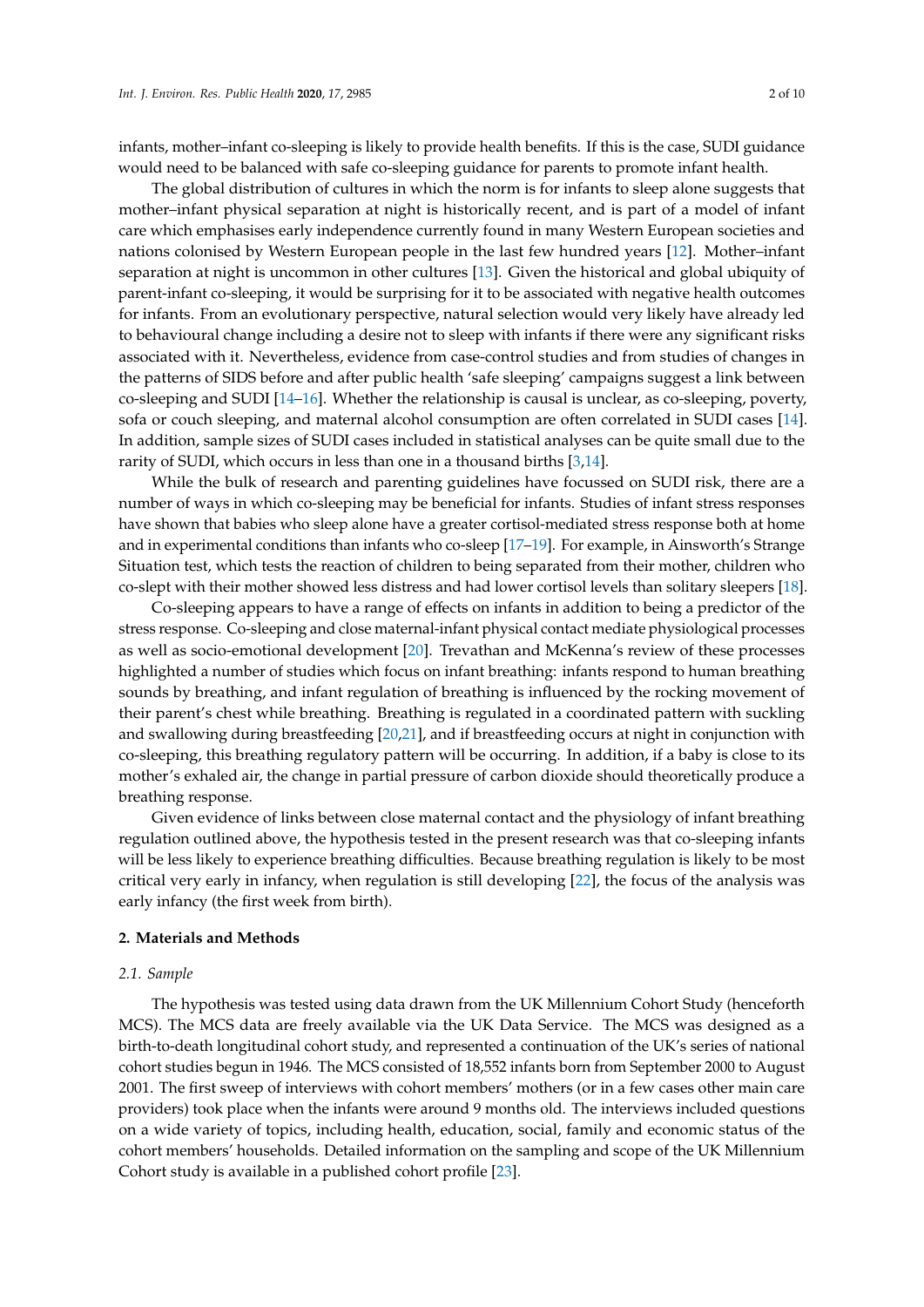The MCS has two key advantages for testing the hypothesis that co-sleeping is linked with fewer breathing difficulties. First, it is likely to provide enough cases for the statistical analysis of infants for whom breathing difficulties were reported. Second, it is possible to include a wide range of covariates so that co-sleeping can be included in statistical models which explain a reasonable amount of the variation in the occurrence of breathing difficulties. These advantages come at a cost to detailed information on specific co-sleeping behaviours and patterns which could be gained from collecting new data, and to detail about the specifics of the breathing difficulties that occurred.

#### *2.2. Variables and Statistical Analysis*

The outcome variable was maternal reports of infant breathing difficulties up to a week from birth. Mothers, or in a small number of cases the main infant care provider if it was not the biological mother, were asked to provide information to an interviewer on all health problems that occurred in the first week from birth. Two questions on breathing difficulties were included: breathing delay at birth, and breathing difficulties in the first week. The latter was used as a binary outcome variable. The main predictor variable was whether or not the infant co-slept with a parent in bed as their normal sleeping arrangement. The mother's first response to the interview question was used, as the aim was to capture the main sleeping arrangement, rather than a sleeping arrangement that was not the most typical for the infant on any given night. Table [1](#page-4-0) contains a summary of all variables included in the analyses including why they were selected.

| Variable Name<br>Description/Coding                                                 |                                                                                                                                                                 | <b>Reason for Inclusion</b>                                                                                      | Included in<br><b>Logistic Model</b> |
|-------------------------------------------------------------------------------------|-----------------------------------------------------------------------------------------------------------------------------------------------------------------|------------------------------------------------------------------------------------------------------------------|--------------------------------------|
| Breathing distress in first week<br>reported by parent                              | $0 = no, 1 = yes$                                                                                                                                               | Dependent variable                                                                                               | ✓                                    |
| Bed co-sleeping with a parent was<br>main sleeping arrangement in first<br>9 months | $1 = no, 2 = yes$                                                                                                                                               | Main independent variable                                                                                        | ✓                                    |
| Breastfed at least 1 week                                                           | $1 = no, 2 = yes$                                                                                                                                               | (see text)                                                                                                       | ✓                                    |
| Birthweight                                                                         | Recorded in kg                                                                                                                                                  | Predicts infant health [24]                                                                                      | ✓                                    |
| Mother's birth year                                                                 | Year of birth                                                                                                                                                   | Studies demonstrate risk associated<br>with young mothers [25]                                                   | ✓                                    |
| Father present in household                                                         | $1 = yes$ , $2 = part of the time$ , $3 = no$                                                                                                                   | Associated with low maternal income<br>and increased health risk in infants [26]                                 | ✓                                    |
| Infant's total number of illnesses<br>reported (first 9 months)                     | Illnesses reported in infancy                                                                                                                                   | Included to statistically control for poor<br>general health in infancy                                          | ✓                                    |
| Singleton birth, twin or triplet                                                    | $1 =$ singleton birth, $2 =$ twin, $3 =$ triplet                                                                                                                | Twins and triplets have poorer health<br>outcomes in infancy [24]                                                | ✓                                    |
| Household living standard                                                           | McClement's equivalised income [27]                                                                                                                             | Socioeconomic status predicts infant<br>health [28]                                                              | ✓                                    |
| Mother's highest qualification                                                      | $1 =$ highest, $6 =$ lowest. Qualifications<br>Socioeconomic status predicts infant<br>which could not be coded assigned<br>health <sup>[28]</sup><br>mid-value |                                                                                                                  | ✓                                    |
| Infant's sex                                                                        | $1 = Male$ , $2 = Female$                                                                                                                                       | Boys have poorer health in infancy [29]                                                                          | ✓                                    |
| Length of hospital stay after birth                                                 | Recorded as hours, days, weeks.<br>Categorical. $1 =$ shortest, $3 =$ longest                                                                                   | Mothers & infants remaining in hospital<br>will not have the same opportunities to<br>co-sleep as those at home. | ✓                                    |
| Duration of labour                                                                  | Recorded in hours                                                                                                                                               | Plausible predictor of neonatal health                                                                           |                                      |
| Mother's alcohol consumption                                                        | Reported after birth. $1 = \text{most frequent}$ ,<br>to $7$ = never                                                                                            |                                                                                                                  |                                      |
| Mother's report of pollution in<br>neighbourhood                                    | Reported on a 4-point scale, $1 = \text{most}$ , to<br>$4 =$ least pollution                                                                                    |                                                                                                                  |                                      |
| Birth interval                                                                      | Categorised into quartiles. First births<br>coded as 5 and added to scale                                                                                       |                                                                                                                  |                                      |
| Mother's smoking: number of<br>Reported after birth<br>cigarettes daily             |                                                                                                                                                                 | Predictor of neonatal health and<br>breathing problems [3,31]                                                    |                                      |

#### **Table 1.** MCS variables included in analyses.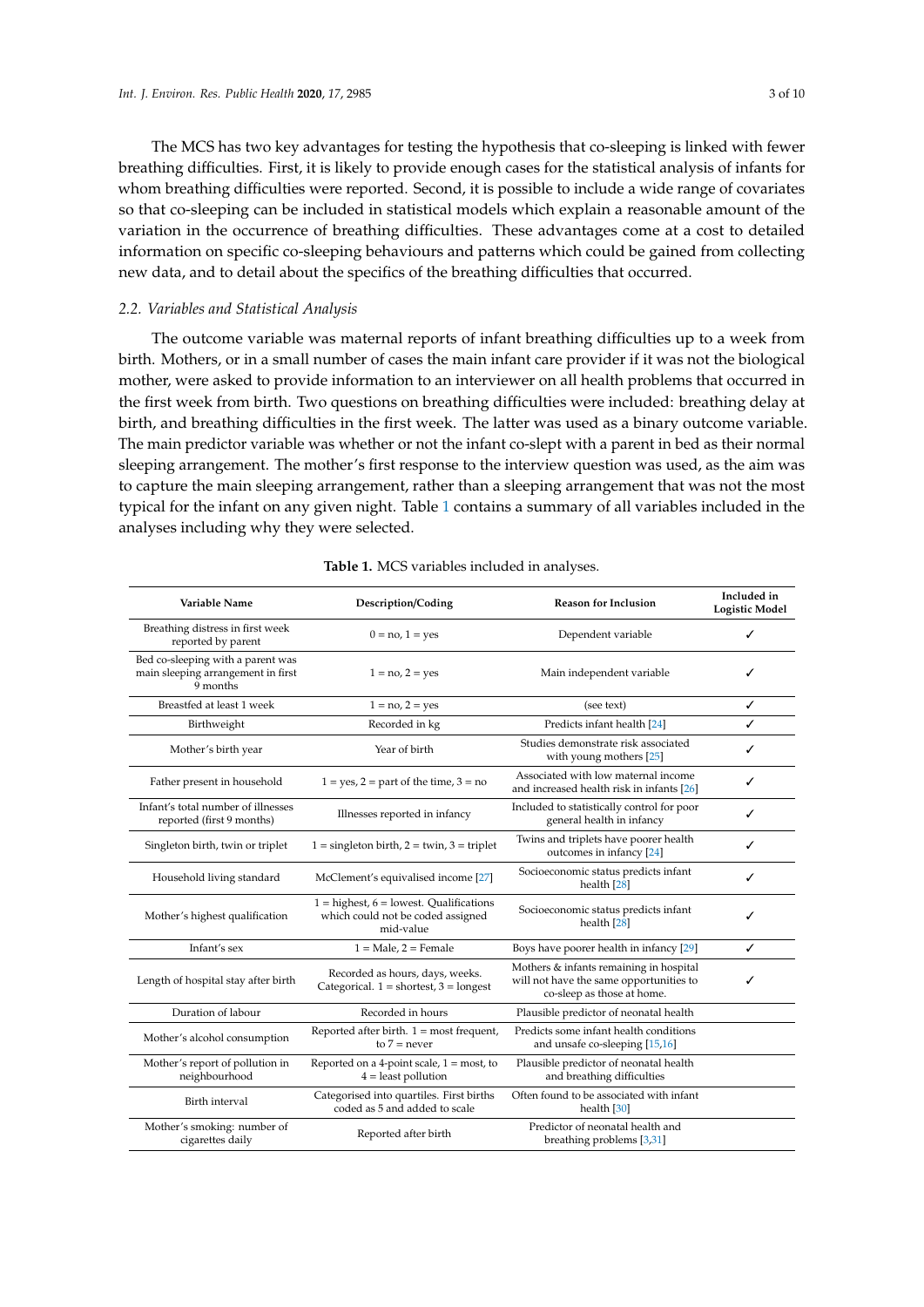<span id="page-4-0"></span>

| Variable Name                                                 | Description/Coding                                                                       | <b>Reason for Inclusion</b>                                                     | Included in<br><b>Logistic Model</b> |
|---------------------------------------------------------------|------------------------------------------------------------------------------------------|---------------------------------------------------------------------------------|--------------------------------------|
| Temperature in room where<br>baby sleeps                      | On a 5-point scale where $1 =$ warmest<br>and $5 =$ cold                                 | Plausible predictor of neonatal health                                          |                                      |
| Mother returned to paid work<br>within 9 months of birth      | $1 = yes, 2 = no$                                                                        | Plausibly interacts with co-sleeping via<br>need for infant independence        |                                      |
| Complications during labour                                   | $0 = no, 1 = ves$                                                                        | Predictor of neonatal health [32]                                               |                                      |
| Number of pharmacological pain<br>interventions during labour | Recorded as the number of different<br>pain interventions                                | Plausible predictor of neonatal health                                          |                                      |
| Normal delivery                                               | $1 = normal$ , all else = 2 (including<br>forceps, Caesarean, etc.)                      | Predictor of neonatal health [32]                                               |                                      |
| Maternal longstanding illness<br>prior to pregnancy           | $1 = yes, 2 = no.$ Includes all chronic<br>illness and disability                        | Predictor of neonatal health [32]                                               |                                      |
| Maternal illness during pregnancy                             | $1 = yes, 2 = no$                                                                        | Predictor of neonatal health [32]                                               |                                      |
| Number of people who<br>attended birth                        | Reported by mother                                                                       | Measure of social support for mother<br>and neonate                             |                                      |
| Language other than English<br>spoken at home                 | $1 =$ English only, $2 =$ English plus<br>another language, $3 =$ Other<br>language only | Plausibly interacts with co-sleeping [33]                                       |                                      |
| Infant born in hospital not home                              | $1 = yes, 2 = no$                                                                        | Plausible predictor of neonatal health if<br>home births are typically low-risk |                                      |
| Received full ante-natal care                                 | $1 = yes, 2 = no$                                                                        | Plausible predictor of neonatal health                                          |                                      |
| IVF or ART pregnancy                                          | $1 = yes, 2 = no$                                                                        | Predictor of neonatal health [34]                                               |                                      |

**Table 1.** *Cont.*

Two approaches to data analysis were taken. First, logistic regression, including co-sleeping status with covariates which have demonstrated importance for infant health, and which may themselves be correlated with sleeping arrangements (see Table [1\)](#page-4-0). The regression modelling priority was to minimize model complexity but include important predictors of infant health from the published literature. All main effects of covariates were forced into the model. One interaction effect was forced into the model: the interaction between co-sleeping and breastfeeding. This was done because co-sleeping and breastfeeding together place the infant in a sleeping position which should bring the hypothesised mechanisms into play, such as the infant being in contact to feel the rocking motion of the mother's breathing [\[35\]](#page-10-13). To minimise unwanted model complexity, the other two-way interactions between co-sleeping and covariates were dropped from the model using a stepwise approach if they did not reach the statistical significance threshold of  $p < 0.05$ . Squared terms were included for predictors with significant quadratic terms in initial exploratory analyses. Interaction effects were residual centred to avoid collinearity with the variables that they were constructed from.

The second approach was to make use of MCS variables which do not have well-established links with infant health, but which nevertheless are plausible predictors of infant breathing distress. A machine learning classification tree algorithm was run (Random Forest, henceforth RF) [\[36\]](#page-10-14). The priority with the machine learning approach was to maximise classification accuracy in predicting breathing distress including a range of variables representing socioeconomic position, social, family, and circumstances surrounding pregnancy and birth. The RF algorithm approach can accommodate a large number of variables without resulting in model over-specification or overfitting, and hence is ideal when a large number of potentially relevant variables are present [\[36\]](#page-10-14). In addition, two-way interaction effects are automatically included: if a variable is more important in the context of other variables included in the model, it will receive a higher variable importance score. The importance of co-sleeping was determined by outputting variable importance statistics for the model. Variable importance was established using the default method in the *rforest* Stata program, which uses the change in predictive accuracy when each variable is removed. A disadvantage of using the RF classification tree approach is that it does not yield statistics familiar to most readers of research in the social and health sciences: there are no *p*-values or 95% confidence intervals to report. However, both logistic regression and RF report correct and incorrect classification of cases. In RF, this is a default part of the output. In logistic regression, a classification table can be produced after running the analysis. The classification table is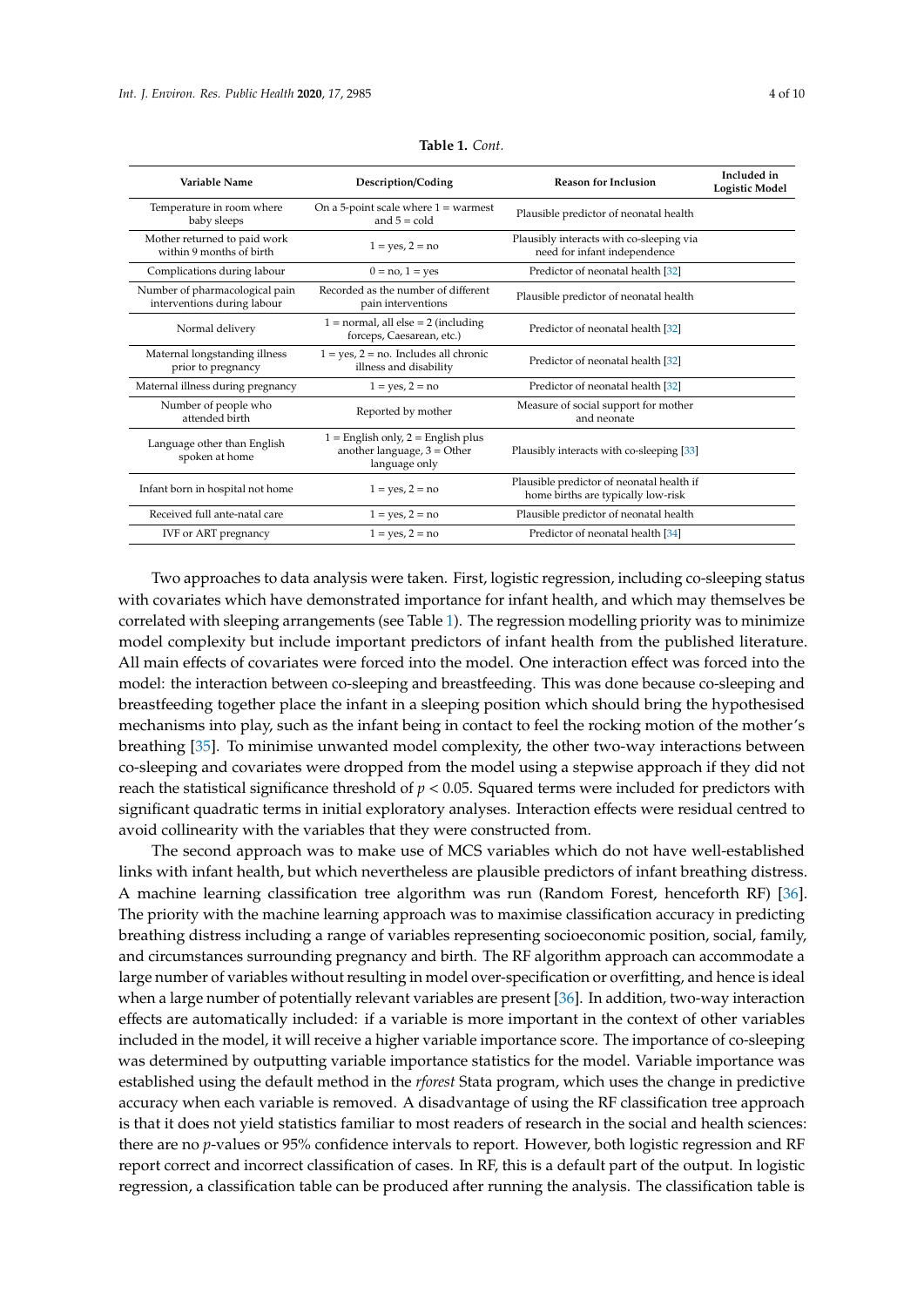used here to compare the likely predictive accuracy of the two analysis approaches. All analyses were carried out using Stata, version 16.

## **3. Results**

#### *3.1. Descriptive Statistics*

Descriptive statistics for the study variables are reported in Table [2.](#page-5-0)

<span id="page-5-0"></span>

|                                                            | $\boldsymbol{N}$ | Mean    | Min              | Max            | St.Dev |
|------------------------------------------------------------|------------------|---------|------------------|----------------|--------|
| Breathing distress in first week reported by parent        | 18,552           | 0.037   | $\theta$         | $\mathbf{1}$   | 0.189  |
| Father present in household                                | 18,525           | 1.115   | 1                | 3              | 0.447  |
| <b>IVF</b> or ART pregnancy                                | 18,545           | 1.974   | $\mathbf{1}$     | $\overline{2}$ | 0.159  |
| Maternal illness during pregnancy                          | 18,497           | 1.623   | 1                | 2              | 0.485  |
| Infant born in hospital not home                           | 18,502           | 1.021   | 1                | $\overline{c}$ | 0.142  |
| Normal delivery                                            | 18,499           | 1.313   | $\mathbf{1}$     | $\overline{2}$ | 0.464  |
| Duration of labour (hrs)                                   | 17,773           | 9.15    | $\boldsymbol{0}$ | 100            | 11.137 |
| Complications during labour                                | 18,552           | 0.32    | $\theta$         | $\mathbf{1}$   | 0.466  |
| Mother's smoking                                           | 18,540           | 3.318   | $\boldsymbol{0}$ | 60             | 6.273  |
| Mother's alcohol consumption                               | 18,529           | 5.133   | 1                | $\overline{7}$ | 1.49   |
| Mother's report of pollution in neighbourhood              | 18,315           | 3.089   | $\mathbf{1}$     | 4              | 0.892  |
| Number of pharmacological pain interventions during labour | 18,413           | 0.731   | 0                | 4              | 0.667  |
| Number of people who attended birth                        | 18,552           | 1.119   | $\mathbf{0}$     | 4              | 0.495  |
| Infant's sex $M = 1$ $F = 2$                               | 18,552           | 1.486   | $\mathbf{1}$     | $\overline{2}$ | 0.5    |
| Household equivalised income                               | 16,941           | 296.999 | 14               | 1251           | 227.33 |
| Maternal illness during pregnancy                          | 18,524           | 1.789   | 1                | $\overline{2}$ | 0.408  |
| Infant's total number of illnesses reported                | 18,521           | 1.633   | $\boldsymbol{0}$ | 50             | 1.991  |
| Mother returned to paid work within 9 months of birth      | 18,542           | 1.879   | $\mathbf{1}$     | $\overline{2}$ | 0.327  |
| Mother's highest qualification                             | 18,484           | 4.005   | $\mathbf 1$      | 6              | 1.304  |
| Mother's birth year                                        | 18,549           | 1971    | 1937             | 1987           | 5.961  |
| Language other than English spoken at home                 | 18,552           | 1.19    | $\mathbf{1}$     | 3              | 0.481  |
| Singleton birth, twin or triplet                           | 18,552           | 1.014   | $\mathbf{1}$     | 3              | 0.123  |
| Bed co-sleeping with a parent                              | 18,531           | 1.089   | $\mathbf 1$      | $\overline{2}$ | 0.285  |
| Birthweight                                                | 18,482           | 3.344   | 0.391            | 7.229          | 0.59   |
| Breastfed at least 1 week                                  | 18,551           | 1.536   | $\mathbf 1$      | 2              | 0.499  |
| Length of hospital stay after birth                        | 18,117           | 2.046   | $\mathbf{1}$     | 3              | 0.421  |
| Received full ante-natal care                              | 18,492           | 1.038   | 1                | 2              | 0.191  |
| Temperature in room where baby sleeps                      | 18,408           | 2.301   | $\mathbf{1}$     | 5              | 0.745  |
| Birth interval                                             | 18,527           | 3.79    | $\mathbf{1}$     | 5              | 1.461  |

|  | Table 2. Descriptive statistics. |  |
|--|----------------------------------|--|
|--|----------------------------------|--|

## *3.2. Logistic Regression Results*

A correlation matrix was produced prior to carrying out the logistic regression analysis to examine the risk of multicollinearity in the model. Father presence in the household, income adjusted using McClement's equivalency, maternal age and maternal education were correlated at r = 0.25 or higher: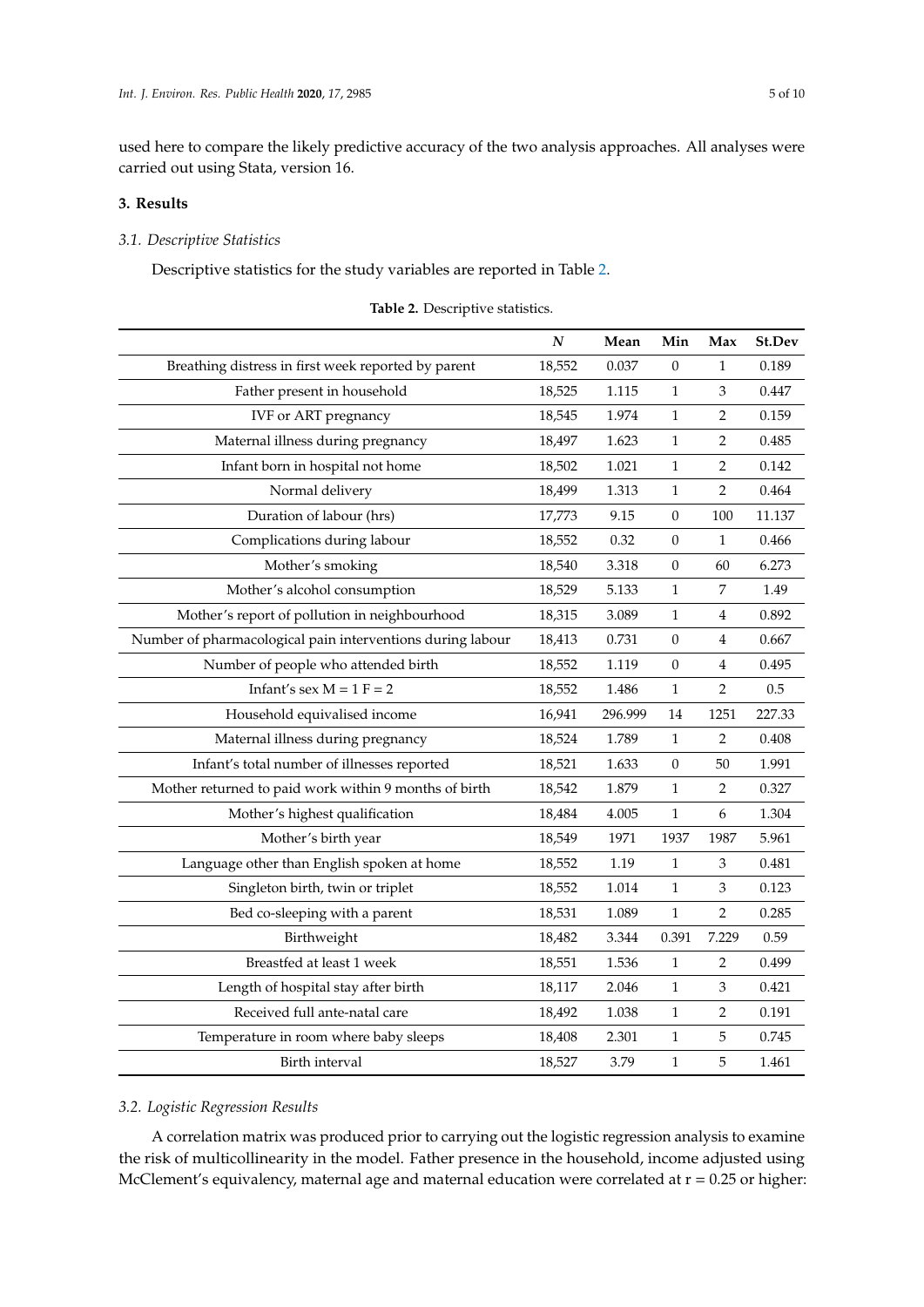older mothers had completed more education ( $r = -0.25$ ) and had higher income scores ( $r = 0.35$ ). Father absence was correlated with a lower income score  $(r = 0.32)$ . These close associations are likely to increase the variance for each of these variables in the regression model and lead to underestimation of their importance. There were no close correlations between co-sleeping and the other covariates, hence the regression estimate for co-sleeping will be unaffected. Supplementary Materials Table S1 contains the correlation matrix for all predictors. The RF model is likely to provide better estimates for the socio-economic variables and maternal age, as collinearity is not a problem in RF algorithms.

Table [3](#page-6-0) displays the results of the final logistic regression model. None of the co-sleeping interactions with covariates reached statistical significance, and hence these are not shown, with the exception of the interaction between co-sleeping and breastfeeding, which formed part of the hypothesis. Co-sleeping was statistically significantly associated with a reduced risk of breathing difficulties, but its interaction with breastfeeding was not statistically significant. Table [4](#page-6-1) shows the classification table for both analyses. The logistic regression model classified only a small percentage of infants without breathing difficulties incorrectly, but classified only 39 of the 630 cases of breathing difficulty correctly. Since classification is sensitive to the relative number of cases, the pattern seen here is not surprising given the relative rarity of breathing difficulties (see Table [4\)](#page-6-1).

<span id="page-6-0"></span>

| Dependent Variable: Breathing Difficulty<br>Reported In First Week Of Infancy | <b>Odds Ratio</b> | St.Err. | t-Value  | $p$ -Value | 95% Confidence<br>Intervals | Sig |
|-------------------------------------------------------------------------------|-------------------|---------|----------|------------|-----------------------------|-----|
| Bed co-slept                                                                  | 0.694             | 0.115   | $-2.20$  | 0.027      | $0.502 - 0.960$             | **  |
| Breastfed at least 1 week                                                     | 0.974             | 0.088   | $-0.30$  | 0.767      | $0.815 - 1.162$             |     |
| Coslept by breastfed interaction (centred resids.)                            | 1.043             | 0.049   | 0.88     | 0.378      | 0.950-1.144                 |     |
| Mother's birth year                                                           | 1.002             | 0.008   | 0.30     | 0.762      | 0.987-1.018                 |     |
| Father present in household                                                   | 0.963             | 0.113   | $-0.32$  | 0.747      | 0.764-1.213                 |     |
| Infant's total number of reported illnesses                                   | 1.185             | 0.039   | 5.12     | 0.000      | $1.111 - 1.265$             | *** |
| Infant number of illnesses squared                                            | 0.995             | 0.002   | $-2.42$  | 0.016      | $0.991 - 0.999$             | **  |
| Twin or triplet                                                               | 1.290             | 0.265   | 1.24     | 0.214      | $0.863 - 1.928$             |     |
| Income (McClement's equivalency)                                              | 1.000             | 0.000   | $-0.91$  | 0.365      | $0.999 - 1.000$             |     |
| Mother's educational qualifications                                           | 0.962             | 0.034   | $-1.09$  | 0.274      | $0.897 - 1.031$             |     |
| Infant sex $(1 = M 2 = F)$                                                    | 0.695             | 0.060   | $-4.20$  | 0.000      | $0.586 - 0.823$             | *** |
| Birthweight (kg)                                                              | 0.043             | 0.010   | $-13.74$ | 0.000      | $0.027 - 0.067$             | *** |
| Birthweight squared                                                           | 1.504             | 0.058   | 10.65    | 0.000      | 1.395-1.621                 | *** |
| Duration of hospital stay after birth $(1 =$ longest,<br>to $3 = shortest$ )  | 0.398             | 0.039   | $-9.50$  | 0.000      | $0.329 - 0.481$             | *** |
| Constant                                                                      | 126.0             | 83.734  | 7.28     | 0.000      | 34.24-463.52                | *** |
| Mean dependent var: 0.037                                                     |                   |         |          |            | SD dep. var: 0.192          |     |
| Pseudo r-squared: 0.110                                                       |                   |         |          |            | Num. obs: 16,491            |     |
| Chi-square: 589.501                                                           |                   |         |          |            | Prob > chi2: 0.000          |     |
| Log Likelihood -2556.144                                                      |                   |         |          |            |                             |     |

**Table 3.** Logistic regression results.

\*\*\*  $p < 0.01$ , \*\*  $p < 0.05$ .

<span id="page-6-1"></span>**Table 4.** Classification results for both regression and RF models. Note that the sample sizes are different due to how missing data are handled in RF modelling.

|                                    | <b>Observations Correctly Classified by Model</b> |                      |  |  |  |
|------------------------------------|---------------------------------------------------|----------------------|--|--|--|
|                                    | <b>Logistic Regression</b>                        | <b>Random Forest</b> |  |  |  |
| Cases with breathing difficulty    | 39/630 (5.87%)                                    | 687/689 (99.7%)      |  |  |  |
| Cases without breathing difficulty | 15,836/15,861 (99.84%)                            | 17,863/17,863 (100%) |  |  |  |

#### *3.3. RF Results*

The RF algorithm, which included 28 variables, misclassified 2 out of the 18,552 observations in the dataset. The out of bag error rate was 0.037 with 100 iterations. The variable importance plot for the RF algorithm is displayed in Figure [1.](#page-7-0) The variable importance plot does not display causal direction, and the variable names in the figure were edited to include this information. More information on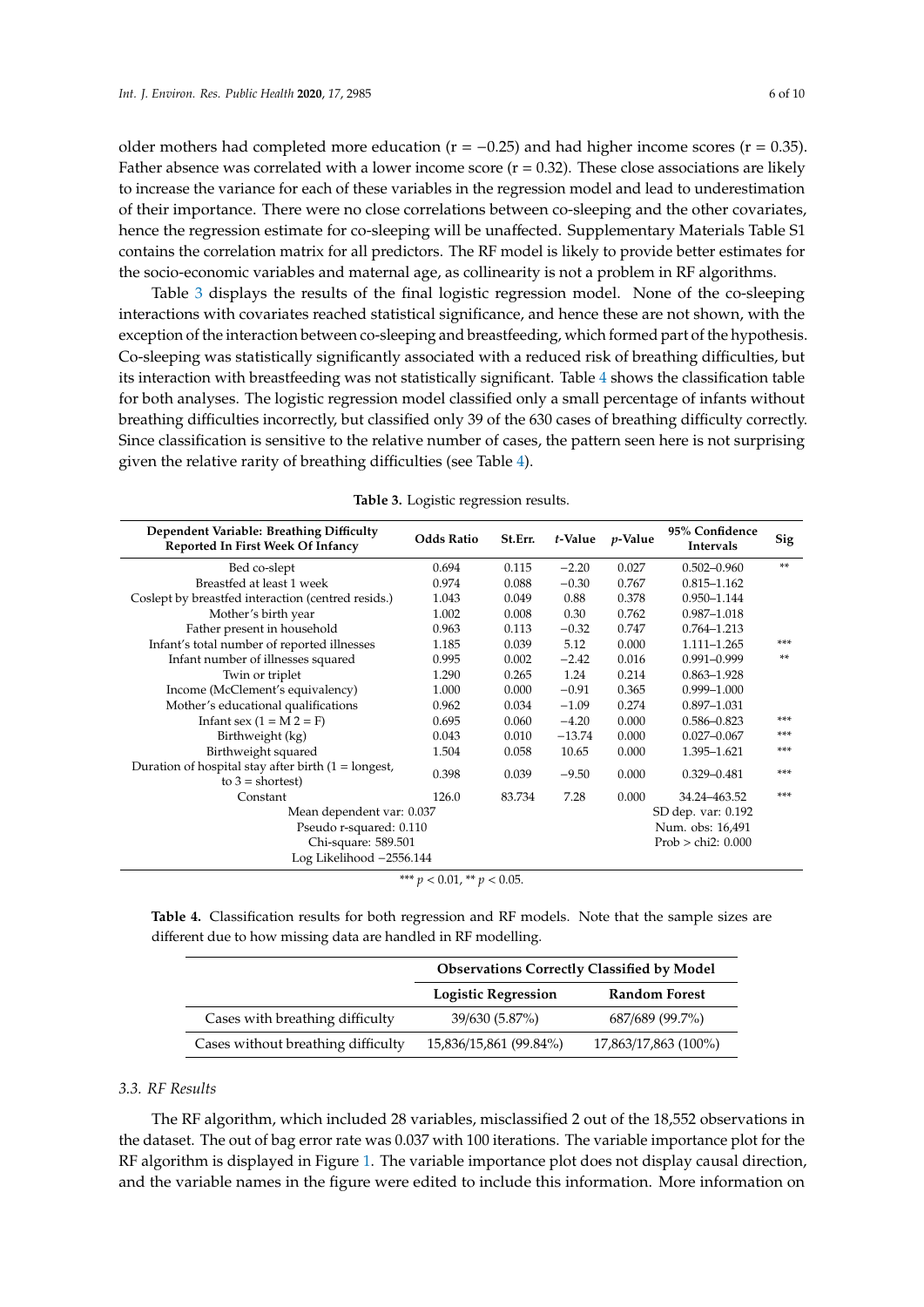the shape of the relationship between each of the 28 variables and risk of hospitalisation is in the Supplementary Materials, Figure S1 (plots with Lowess trend lines). The importance plot compares the importance of all variables with the most important variable found using the algorithm, which was birthweight. Birthweight had a very substantial effect on the likelihood of breathing difficulties: for example, calculating the predictive margins from the logistic regression model, infants born at 400 g had more than a 95% likelihood of experiencing breathing difficulties in the first week after birth, while those born at 6 kg had less than a 1% likelihood. When viewed in this context, all of the variables included in the  $RF$  algorithm were somewhat important: the analysis suggested that the variables included in the  $RF$  algorithm were somewhat important: the analysis suggested that Inc variables included in the randgement were somewhat important: the analysis suggested that<br>breathing difficulties have a large number of contributing factors. Co-sleeping was not among the the analysis sume analysis in the analysis suggested that breathing all the analysis suggested that the analysis suggested that breathing that breathing that that breathing the analysis of the analysis of the analysis of t one additional observation. sleeping was not algorithm was not among the most importance plot. An RF algorithm exclusively co-excepting interactional excluding co-sleeping misclassified one additional observation.

<span id="page-7-0"></span>

**Figure 1.** Variable importance plot from the RF model. **Figure 1.** Variable importance plot from the RF model.

## **4. Discussion 4. Discussion**

Co-sleeping had a modest, but statistically significant main effect in the logistic regression Co-sleeping had a modest, but statistically significant main effect in the logistic regression analysis of the association with likelihood of infants experiencing breathing problems in the first week after birth.<br>— There was no evidence of a statistically significant interaction between co-sleeping and breastfeeding in the logistic regression model: there was no added advantage to both of these infant care practices together. The RF algorithm results suggested that a large number of factors underlie risk of breathing problems: no variable importance scores were close to zero; all had some predictive utility in classifying cases. Many of the variables with the highest importance scores are not easily modifiable factors: the socio-economic variables had high importance (0.5 to 0.85). The modifiable health risks of smoking and alcohol consumption, which also had high importance scores, are already discouraged in public health campaigns. Two of the RF importance score results were surprising: breast-fed infants had higher risk, as did infants whose mothers had full ante-natal care. Breast-feeding has other benefits for infants and mothers [\[35\]](#page-10-13), and the association found here with likelihood of breathing difficulties may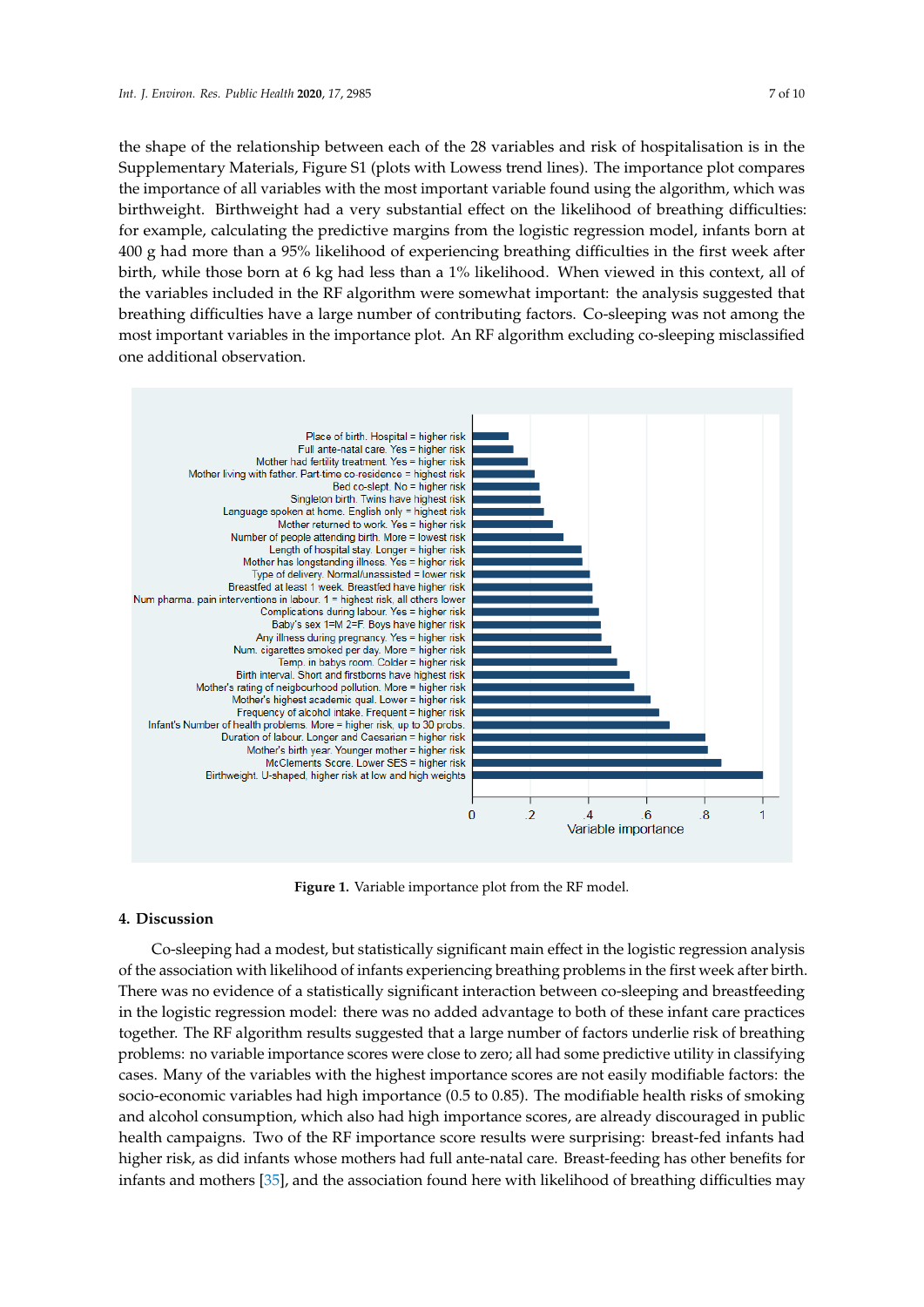be explained by other factors. One such factor is that mothers who spend more time in close physical proximity with their infant may be more likely to notice that their infant is having breathing difficulties. This would make effects of variables indicative of close physical proximity underestimates of the true effects. This could also be true for co-sleeping.

Studies in public health from social and behavioural science perspectives do not often include machine learning approaches. This is not true outside of academia: in business and government machine learning has become a very frequent approach [\[37\]](#page-10-15). Machine learning is most useful when the number of influential variables is potentially large, and the results of the RF algorithm here indicated that there are many contributing factors in predicting infant breathing distress. On the other hand, regression modelling allowed statistical control for infants' general health and other risk factors for poor health. This helps provide reassurance that the co-sleeping effects are specific to co-sleeping and not other correlated aspects of a child's health. The logistic regression model had poor sensitivity: RF, which is not constrained by linear functions, produced a model with a far superior fit to the data (see Table [4\)](#page-6-1).

If the proposed mechanism underlying the hypothesis is correct, that close physical proximity aids in the physiological development and maintenance of infant breathing regulation [\[20](#page-9-18)[–22\]](#page-10-0), bed co-sleeping will only be beneficial if it involves close physical contact. Existing safe co-sleeping guidance for parents may not promote or stimulate these physiological mechanisms. This is true of boxes distributed to new parents to separate infants in the parental bed [\[9\]](#page-9-8). These box distribution programs have fallen into two categories of intentions: distribution of co-sleeping boxes as part of ante-natal care incentives not specifically or solely focussed on avoiding SUDI [\[9\]](#page-9-8), and programs targeting new mothers in groups particularly at risk for SUDI [\[38\]](#page-10-16). For the latter, the benefits of mother–infant separation during sleep may outweigh any advantages of close maternal–infant contact.

The present research had a large sample size that is difficult to achieve in research that had been designed specifically for studying co-sleeping. However, the disadvantages of using the MCS data were also substantial: first, mothers were not asked to provide any detail about their bed-sharing arrangements, and thus actual physical proximity of mother and infant during sleep was unknown. All that could be determined was whether bed-sharing was the most typical sleeping arrangement for the infant during the first 9 months. Second, the outcome variable was created from an interview question which did not differentiate between mild breathing difficulties and serious ones requiring hospitalization. Third, the interview was carried out nine months from birth, and due to this delay, there could be recall bias. These issues are likely to result in underestimation of the true association between co-sleeping and infant breathing distress.

### **5. Conclusions**

Case-control studies identified a potential link between co-sleeping and SUDI risk [\[3,](#page-9-2)[4\]](#page-9-3). The results reported here add to a growing number of studies suggesting that for many, co-sleeping has some advantages for infant health, stress minimisation and social functioning [\[9\]](#page-9-8). Co-sleeping guidance for parents needs to be balanced between avoiding SUDI risk by discouraging the least safe co-sleeping practices (such as sofa sleeping), while helping infants and mothers receive the social and health benefits that appear to be associated with co-sleeping.

**Supplementary Materials:** The following are available online at http://[www.mdpi.com](http://www.mdpi.com/1660-4601/17/9/2985/s1)/1660-4601/17/9/2985/s1, Table S1: Pearson correlations between independent variables included in the logistic regression model. Figure S1: Plots with Lowess smoothed curves showing the direction of the relationships between all variables included in the RF model and the occurrence of infant breathing difficulties.

**Funding:** This research received no external funding.

**Conflicts of Interest:** The authors declare no conflict of interest.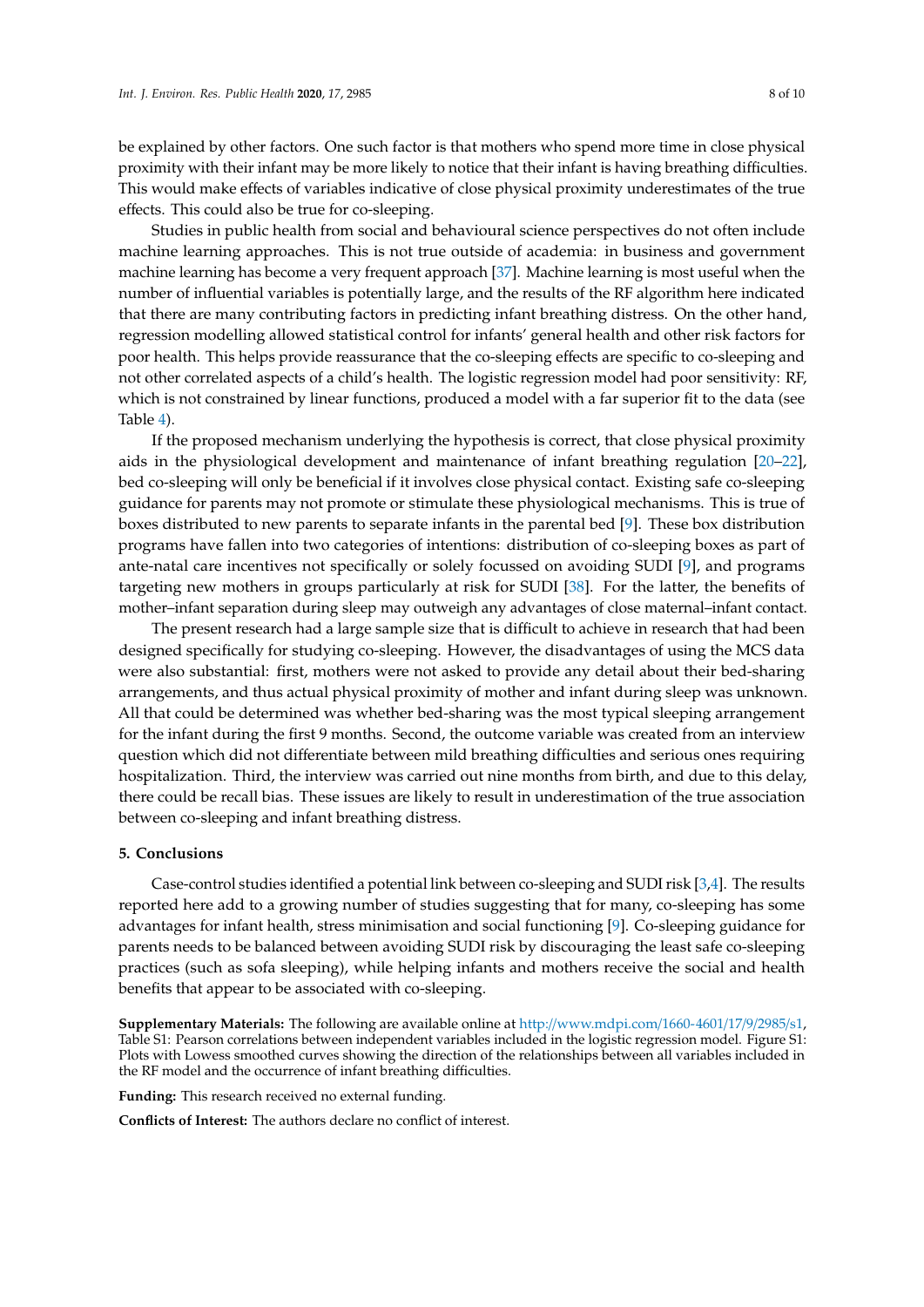## **References**

- <span id="page-9-0"></span>1. Airhihenbuwa, C.; Iwelunmor, J.; Ezepue, C.; Williams, N.; Jean-Louis, G. I sleep, because we sleep: A synthesis on the role of culture in sleep behavior research. *Sleep Med.* **2016**, *18*, 67–73. [\[CrossRef\]](http://dx.doi.org/10.1016/j.sleep.2015.07.020) [\[PubMed\]](http://www.ncbi.nlm.nih.gov/pubmed/26601625)
- <span id="page-9-1"></span>2. Iii, H.B.; Paxson, L.M. Infancy and Early Childhood: Cross-Cultural Codes 2. *Ethnology* **1971**, *10*, 466. [\[CrossRef\]](http://dx.doi.org/10.2307/3773177)
- <span id="page-9-2"></span>3. Carpenter, R.; McGarvey, C.; Mitchell, E.A.; Tappin, D.M.; Vennemann, M.M.; Smuk, M.; Carpenter, J. Bed sharing when parents do not smoke: Is there a risk of SIDS? An individual level analysis of five major case–control studies. *BMJ Open* **2013**, *3*, e002299. [\[CrossRef\]](http://dx.doi.org/10.1136/bmjopen-2012-002299) [\[PubMed\]](http://www.ncbi.nlm.nih.gov/pubmed/23793691)
- <span id="page-9-3"></span>4. Blair, P.S.; Sidebotham, P.; Pease, A.; Fleming, P.J. Bedsharing in the absence of hazardous circumstances: Is there a risk of sudden infant death syndrome? An analysis from twocase-control studies conducted in the UK. *PLoS ONE* **2014**, *9*, e107799.
- <span id="page-9-4"></span>5. Blair, P.; Ball, H. The prevalence and characteristics associated with parent–infant bed-sharing in England. *Arch. Dis. Child.* **2004**, *89*, 1106–1110. [\[CrossRef\]](http://dx.doi.org/10.1136/adc.2003.038067)
- <span id="page-9-5"></span>6. Cole, R.; Young, J.; Kearney, L.; Thompson, J.M. Infant care practices and parent uptake of safe sleep messages: A cross-sectional survey in Queensland, Australia. *BMC Pediatr.* **2020**, *20*, 27. [\[CrossRef\]](http://dx.doi.org/10.1186/s12887-020-1917-5)
- <span id="page-9-6"></span>7. NHS Bed-Sharing Guidelines. Available online: https://[www.sth.nhs.uk](https://www.sth.nhs.uk/clientfiles/File/Sleep%20Safe%20inners%20%5Bweb%5D%5B1%5D.pdf)/clientfiles/File/Sleep%20Safe% [20inners%20%5Bweb%5D%5B1%5D.pdf](https://www.sth.nhs.uk/clientfiles/File/Sleep%20Safe%20inners%20%5Bweb%5D%5B1%5D.pdf) (accessed on 18 March 2020).
- <span id="page-9-7"></span>8. CDC Bed-Sharing Guidelines. Available online: https://www.cdc.gov/[grand-rounds](https://www.cdc.gov/grand-rounds/pp/2018/20181023-sudden-infant-death.html)/pp/2018/20181023 [sudden-infant-death.html](https://www.cdc.gov/grand-rounds/pp/2018/20181023-sudden-infant-death.html) (accessed on 18 March 2020).
- <span id="page-9-8"></span>9. Bartick, M.; Tomori, C.; Ball, H. Babies in boxes and the missing links on safe sleep: Human evolution and cultural revolution. *Matern. Child Nutr.* **2017**, *14*, e12544. [\[CrossRef\]](http://dx.doi.org/10.1111/mcn.12544)
- <span id="page-9-9"></span>10. Co-Sleeping with Your Baby: Advice from the Lullaby Trust. Available online: https://[www.lullabytrust.org.](https://www.lullabytrust.org.uk/safer-sleep-advice/co-sleeping/) uk/[safer-sleep-advice](https://www.lullabytrust.org.uk/safer-sleep-advice/co-sleeping/)/co-sleeping/ (accessed on 20 April 2020).
- <span id="page-9-10"></span>11. Co-Sleeping and Bed-Sharing ACM Position Statement. Available online: https://[www.midwives.org.au](https://www.midwives.org.au/resources/co-sleeping-and-bed-sharing-acm-position-statement-2014)/ resources/[co-sleeping-and-bed-sharing-acm-position-statement-2014](https://www.midwives.org.au/resources/co-sleeping-and-bed-sharing-acm-position-statement-2014) (accessed on 20 April 2020).
- <span id="page-9-11"></span>12. Ball, H.; Tomori, C.; McKenna, J.J. Toward an Integrated Anthropology of Infant Sleep. *Am. Anthr.* **2019**, *121*, 595–612. [\[CrossRef\]](http://dx.doi.org/10.1111/aman.13284)
- <span id="page-9-12"></span>13. Ball, H.L. Night-time infant care: Cultural practice, evolution, and infant development. In *Childrearing and Infant Care Issues: A Cross-Cultural Perspective*; Liamputtong, P., Ed.; Nova: New York, NY, USA, 2006; pp. 47–61.
- <span id="page-9-13"></span>14. Blair, P.S.; Sidebotham, P.; Berry, P.J.; Evans, M.; Fleming, P.J. Major changes in the epidemiology of sudden infant death syndrome: A 20 year population based study of all unexpected deaths in infancy. *Lancet* **2006**, *367*, 314–319. [\[CrossRef\]](http://dx.doi.org/10.1016/S0140-6736(06)67968-3)
- <span id="page-9-20"></span>15. Tappin, D.; Brooke, H.; Ecob, R.; Gibson, A. Used infant mattresses and sudden infant death syndrome in Scotland: Case-control study. *BMJ* **2002**, *325*, 1007. [\[CrossRef\]](http://dx.doi.org/10.1136/bmj.325.7371.1007)
- <span id="page-9-14"></span>16. Hauck, F.R.; Herman, S.M.; Donovan, M.; Iyasu, S.; Moore, C.M.; Donoghue, E.; Kirschner, R.H.; Willinger, M. Sleep environment and the risk of sudden infant death syndrome in an urban population: The Chicago Infant Mortality Study. *Pediatrics* **2003**, *111*, 1207–1214. [\[PubMed\]](http://www.ncbi.nlm.nih.gov/pubmed/12728140)
- <span id="page-9-15"></span>17. Beijers, R.; Riksen-Walraven, J.M.A.; De Weerth, C. Cortisol regulation in 12-month-old human infants: Associations with the infants' early history of breastfeeding and co-sleeping. *Stress* **2012**, *16*, 267–277. [\[CrossRef\]](http://dx.doi.org/10.3109/10253890.2012.742057) [\[PubMed\]](http://www.ncbi.nlm.nih.gov/pubmed/23116166)
- <span id="page-9-17"></span>18. Tollenaar, M.; Beijers, R.; Jansen, J.; Riksen-Walraven, J.; De Weerth, C. Solitary sleeping in young infants is associated with heightened cortisol reactivity to a bathing session but not to a vaccination. *Psychoneuroendocrinology* **2012**, *37*, 167–177. [\[CrossRef\]](http://dx.doi.org/10.1016/j.psyneuen.2011.03.017)
- <span id="page-9-16"></span>19. Waynforth, D. The influence of parent-infant co-sleeping, nursing, and childcare on cortisol and SlgA immunity in a sample of British Children. *Dev. Psychobiol.* **2007**, *49*, 640–648. [\[CrossRef\]](http://dx.doi.org/10.1002/dev.20248) [\[PubMed\]](http://www.ncbi.nlm.nih.gov/pubmed/17680611)
- <span id="page-9-18"></span>20. Trevathan, W.R.; McKenna, J.J. Evolutionary environments of human birth and infancy: Insights to apply to contemporary life. *Child. Environ.* **1994**, *11*, 88–104.
- <span id="page-9-19"></span>21. Selley, W.G.; Ellis, R.E.; Flack, F.C.; Brooks, W.A. Coordination of suckling, swallowing and breathing in the newborn: Its relationship to infant feeding and normal development. *Brit. J. Disord. Commun.* **1990**, *25*, 311–327. [\[CrossRef\]](http://dx.doi.org/10.3109/13682829009011980)